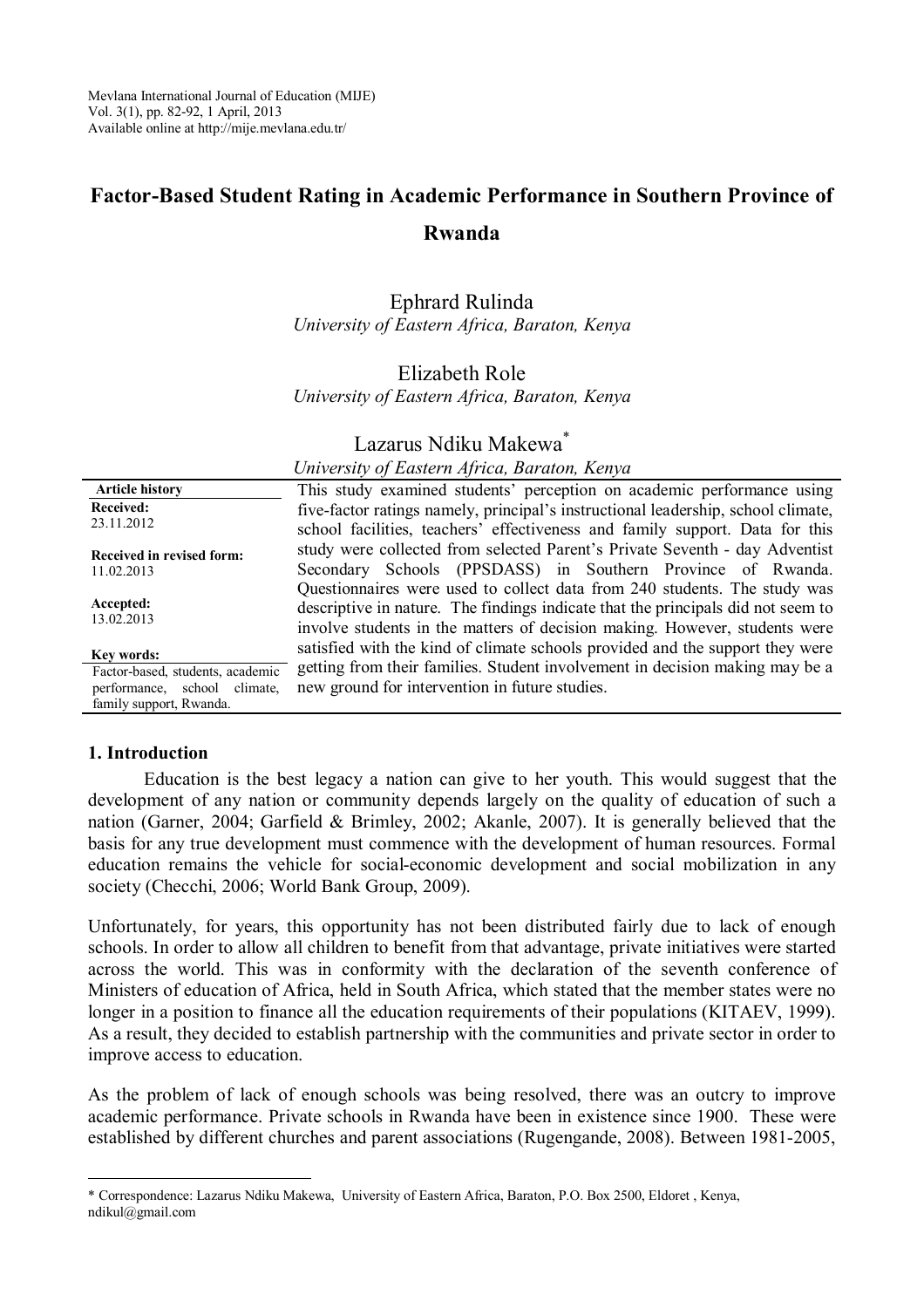some Adventist parents came together to form the Federation of Adventist Parents Associations for the Development of Education in Rwanda (FAPADER) and established 12 secondary schools with the aim of supporting the Government and the Adventist Church in promoting education and ensuring there was quality supervision in the Adventist Parents' schools, including nursery, primary, and secondary schools However, these schools continued to perform poorly academically. The purpose of this study therefore, was to investigate how students rated factors leading to poor academic performance in Parent's Private Seventh - day Adventist Secondary Schools (PPSDASS) in Southern Province of Rwanda.

Studies done by Khan and Malik (1999), and Gonzalez et al. (2002) reveal that a number of factors are responsible for scholastic failure of students, such as low socio-economic background, student's cognitive abilities, school related factors (climate and facilities), home environment, parental and community support. As observed by Eshiwani, (1993), the quality of education tends to be evaluated in terms of the number of students passing national examinations.

# **2. Literature Review**

## *2.1 Principal's Instructional Leadership*

Demands for greater accountability appeals for the use of more outcome-based measures, require the principal to be instruction oriented. Are the students learning? If the students are not learning, what are we going to do about it? The focus on results; the focus on student achievement; the focus on students learning at high levels, can only happen if teaching and learning become the central focus of the school and the central focus of the principal (Blankstein, 2010; Bulach, Lunenburg, & Potter, 2008).

How can principals help teachers to clarify instructional goals and work collaboratively to improve teaching and learning to meet those goals? Principals need to help teachers shift their focus from what they are teaching to what students are learning. We cannot continue to accept the premise that "I taught it; they just didn't learn it." The role of instructional leader is to help the school to maintain the focus on why the school exists, and that is to help all students learn (Blase, Blase, & Phillips, 2010; Smylie, 2010).

Shifting the focus of instruction from teaching to learning; forming collaborative structures and processes for teachers to work together to improve instruction; and ensuring that professional development is ongoing and focused toward school goals are among the key tasks that principals must perform to be effective instructional leaders in a professional learning community (Lunenburg & Irby, 2006). This will require wide leadership focused directly on learning. School principals can accomplish this by (1) focusing on learning, (2) encouraging collaboration, (3) using data to improve learning, (4) providing support, and (5) aligning curriculum, instruction, and assessment. Taken together, these five dimensions provide a compelling framework for accomplishing wide success for all children (Fullan, 2010; Lunenburg, 2003; Marzano & Waters, 2010).

### *2.2 Material Resources*

Several studies have related school facilities and academic performance. According to Jaiyeoba and Atanda (2005), school facilities facilitate effective teaching and learning in schools. Lyons (2002) adds that learning is a complex activity that puts students' motivation and physical condition to the test while Cash (1993) found that when socio-economic factors were constant, facility condition had a significant correlation with student achievement. He also found that air conditioning, absence of graffiti, condition of science laboratories, locker accommodations, condition of classroom furniture, wall color and acoustic levels correlated with student achievement at a significant level when controlling for socio-economic status of students. Finally, Jaiyeoba and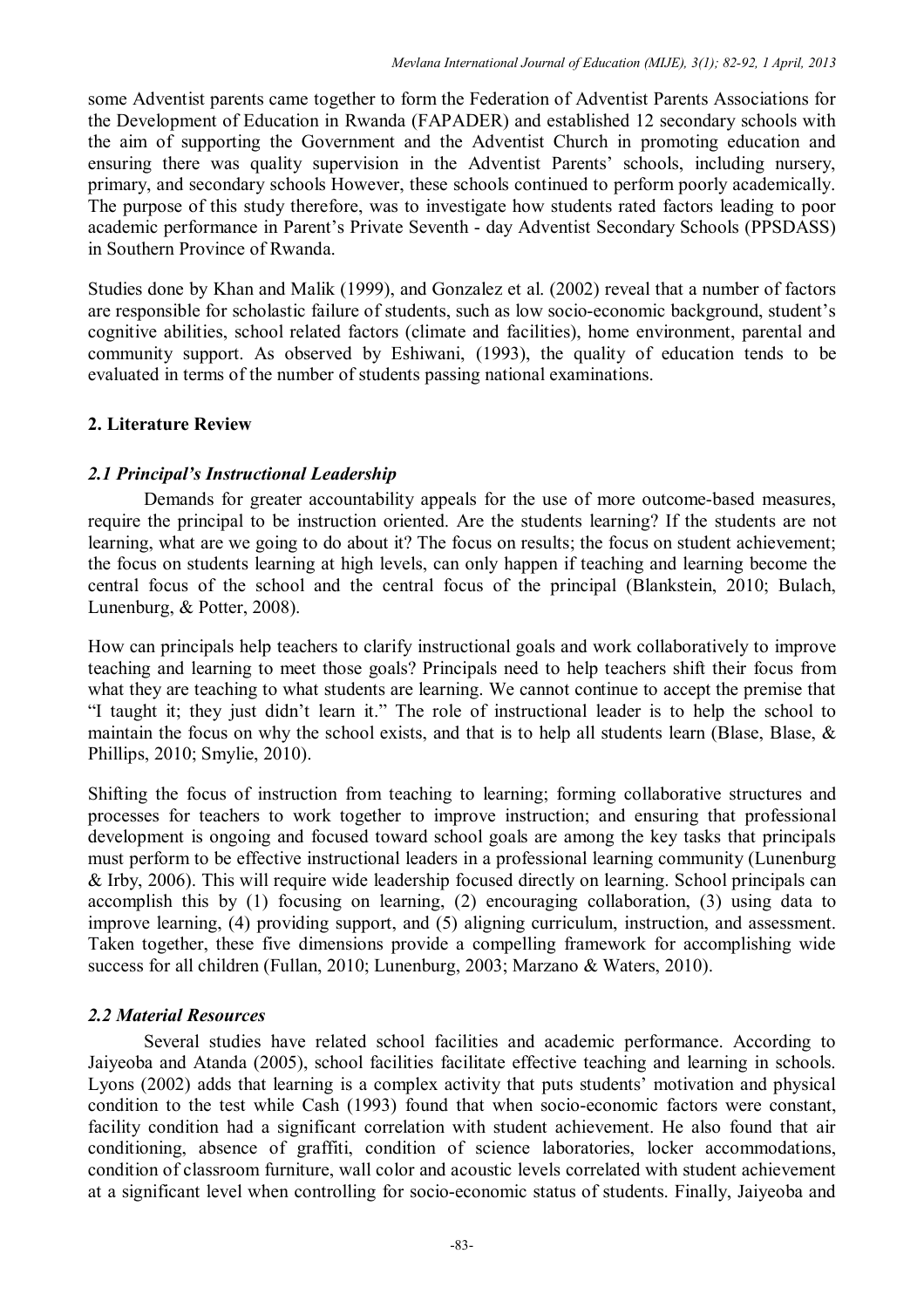Atanda (2005) also posited that educational facilities are those things which enable a skillful teacher to achieve a level of instructional effectiveness that far exceeds what is possible when they are not provided among the material resources.

#### *2.3 School Climate*

Schools show a lot of differences in terms of the feel, atmosphere or ideology, student behavior, academic performance, social and civic values, moral character, and interpersonal skills. The cumulative effect of these differences creates the 'ethos' or climate of the school. Many studies have been conducted linking a positive school climate to student performance (Bliss, Firestone, & Richards, 1991; Carter, 2000; Cruickshank, 1990; DuFour, 2000; Goddard, Tschannen – Moran, & Hoy 2001; Hoy & Feldman, 1987; Hoy & Hannum, 1997; Klinger, 2000; Lezotte, 1991, 1992, 2002; Makewa, et al, 2011). The overall conclusion of these studies suggest that a positive school climate exists as an essential element in successful schools. Freiberg (1998) asserts, "… school climate can have a favorable influence on the health of the learning environment or a significant barrier to learning" (p. 22).

Although there is not one commonly accepted definition of school climate, the vast majority of researchers and scholars suggest that school climate, essentially, reflects subjective experiences in a school (Cohen, 2006). Pioneering works of early researchers did attempt to define school climate in a variety of ways. Perry (1908) was the first educational leader to explicitly write about how school climate affects students and the process of learning. Halpin and Croft (1963) define school climate as the social atmosphere of a setting or a "learning environment" in which students have different experiences depending upon the protocols set up by the teachers and administrators. Maine Guidelines (2004) define school climate as the synthesis of policies, procedures, activities, programs and facilities both formal and informal within a school infrastructure that affect the attitudes and behavior of all people in the school, staff, students, parents and visitors. The concept of school climate is multi–dimensional and influences many individuals including students, parents, school personnel and the community. Haynes (1993) asserts that a positive school climate perception helps to supply high risk students with a supportive learning environment as well as preventing anti–social behavior. Such a climate is associated with fewer behavioral and emotional problems for students. Although these definitions are as 95 varied as the schools themselves, they have one common element that school climate affects members of a school either positively or negatively.

### **3. Methodology**

### *3.1 Research Design*

Leedy and Omrod (2001) state that a research design is a careful set of plans developed by a researcher that provides criteria and specifications for the study or research. This study was descriptive in nature. According to Gay et al (2006), a descriptive research determines and reports the way things are; it involves collecting numerical data to test hypothesis or answer questions about the current status of the subject of the study. This design fitted the present study, for it helped describe the way different factors such as teachers , families , schools and Instructional leadership affect academic performance.

### *3.2 Sampling Techniques*

In order to choose respondents, the researchers received a list of all concerned students from the school office. After that, students were selected by coding their names and choosing one by one from a chalk box until a required number was reached. Simple random sampling method was used to determine the number of respondents.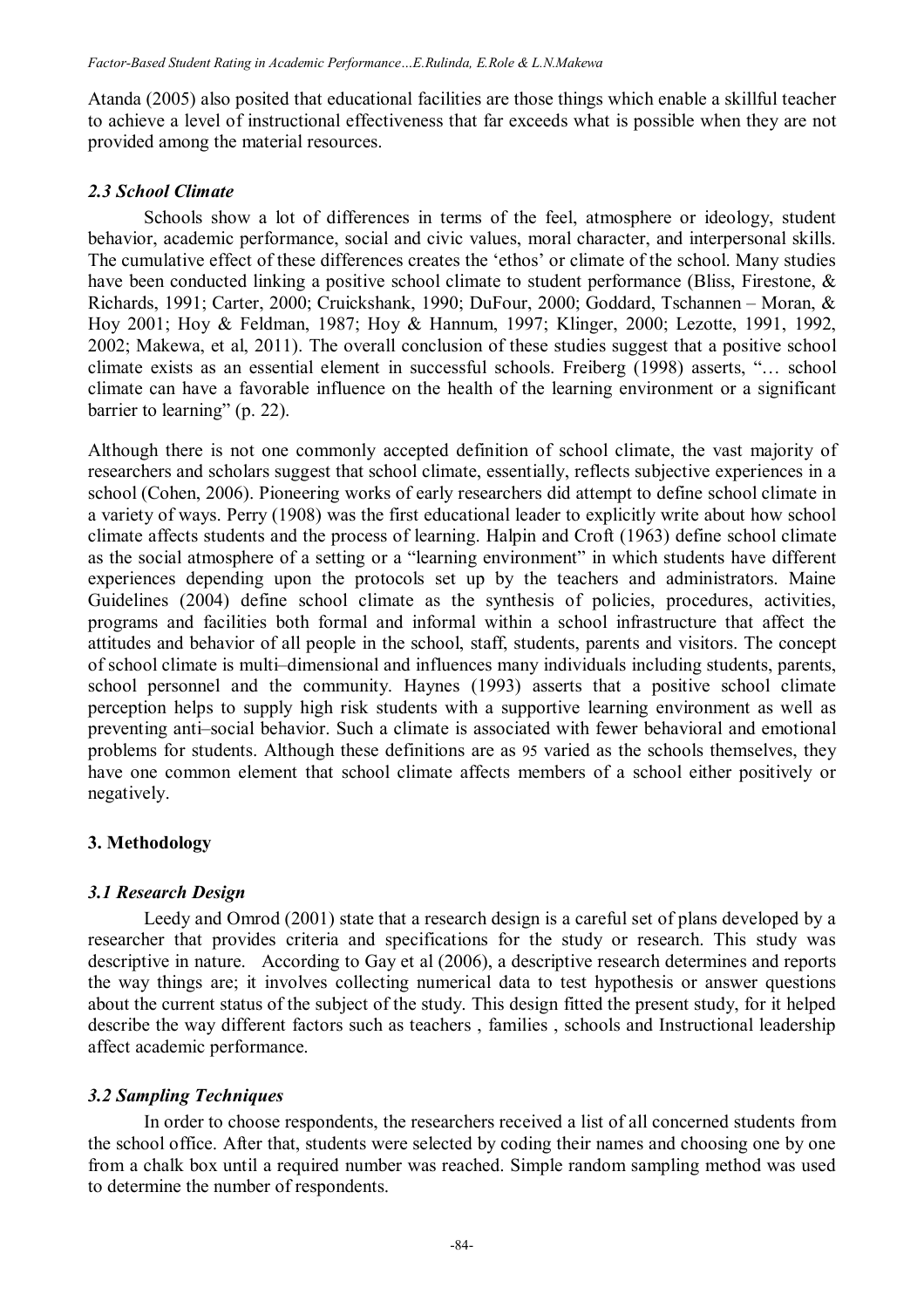Gay and Airasian (2003) defined purposive sampling as one which is used to select a sample based on experiences or knowledge of the group to be sampled. Thus, it was used to select three PPSDASS among 4 schools, all located in southern province.

In order to have target population, the following formula from (Zuluta, Nestor, & Costales, 2004) was used:

$$
n = \frac{N}{1 + ne^2}
$$

Where  $n=$  the size of the sample N=the size of the population e= the margin of error

From the above formula, 240 students were selected. For making such selection, the researchers used random sampling method, and students were selected by coding their names and choosing one by one from a small basket until a needed number was reached. On the whole, the total population of sampled schools was 773 (students), and the above formula was used to draw a sample of 240 students. In regard to every school's representativeness, school C was represented by 179 respondents taken from 525; school A was represented by 28 respondents chosen from 98 while school B was represented by 33 respondents chosen from 120.

### *3.3 Questionnaire*

The questionnaire used in this study had 62 items divided into four parts based on four variables, which were: principal's instructional leadership, school related factors (school climate and school facilities), teacher effectiveness and family support. The questionnaire had statements that described each factor using a four-point scale: Agree (1), Tend to Agree (2), Tend to Disagree (3) and Disagree (4).

To determine reliability, a pilot study was done. The reliability was calculated and obtained the following results: *Student's questionnaire*: reliability on principal's instructional leadership was .843; reliability on teachers' satisfaction was .681 and reliability on School climate was .717. After analysis, the questionnaire was deemed reliable since all Cronbach's Alpha coefficients was higher than 0.60.

### *3.4 Data Gathering Procedures*

After this step, the researchers made an appointment with principals in order to be introduced and work on sampling. After getting a list of students and having sampled a number and names of students needed, the researchers requested to meet with selected students in separate groups. During this time, all items were read and explained, then, respondents were given time to answer. After, responding, the questionnaire was retrieved, and another group was called, and so forth. In addition, during the administration of the questionnaire, the researchers were present to respond to any query or uncertainties that could be addressed by the respondents.

### **4. Results and Discussion**

In this study, we intended to solicit for students' perception on academic performance using five-factor ratings as follows:

- a. Principal's instructional leadership
- b. School climate
- c. School facilities
- d. Teachers' effectiveness
- e. Family support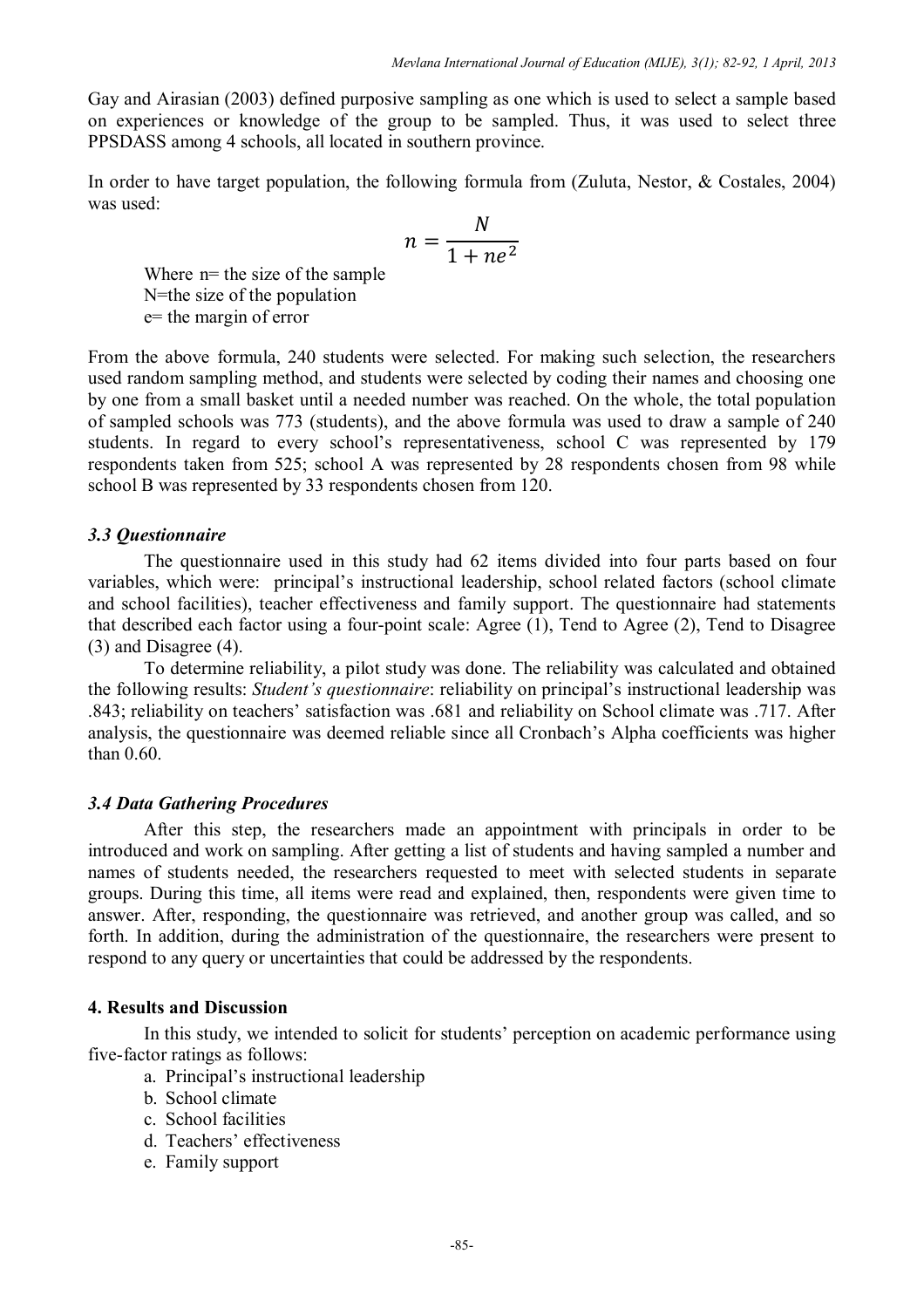#### *4.1 Student's Ratings of Principal's Instructional Leadership*

The state of principal's instructional leadership in selected PPSDASS in Southern Province had an overall mean of 2.50, which was a good rating according to students.

| <b>Table 1.</b> Mcall Kathles on histructional Leagership<br>Statement                                                                         |      | Std.      |
|------------------------------------------------------------------------------------------------------------------------------------------------|------|-----------|
|                                                                                                                                                | Mean | Deviation |
| Develops a focused set of annual school-wide goals                                                                                             | 3.41 | .99       |
| Communicates the school's mission effectively to all members of the<br>school                                                                  | 2.44 | 1.24      |
| Organizes regular supervision, point out specific strengths and                                                                                | 2.53 | 1.15      |
| weaknesses in teacher instructional practices and sets good strategies                                                                         |      |           |
| for help                                                                                                                                       |      |           |
| Ensures that all staff is aware of the most current theories and practices                                                                     | 2.70 | 1.15      |
| Meets individually with students to discuss student academic progress                                                                          | 2.24 | 1.22      |
| Limits the intrusion of any extra- and co-curricular activities on<br>instructional time                                                       | 2.80 | 1.19      |
| Is knowledgeable and directly involved in the design and                                                                                       | 2.88 | 1.10      |
| implementation of curriculum instruction and assessment practices.                                                                             |      |           |
| Establishes a set of standards operating procedures and routines                                                                               | 2.68 | 1.10      |
| Involves students in the design and implementation of important                                                                                | 1.78 | 1.14      |
| decisions and policies.                                                                                                                        |      |           |
| Inspires and leads new and challenging innovations.                                                                                            | 1.93 | 1.12      |
| Is aware of the details and undercurrents in the running of the school<br>and uses this information to address current and potential problems. | 2.45 | 1.24      |
| Adapts his/her leadership skills to the needs of the current situation and<br>is comfortable with dissent.                                     | 2.23 | 1.21      |
| Establishes strong lines of communication with and among teachers<br>and students.                                                             | 2.22 | 1.19      |
| Has quality contact and interactions with students                                                                                             | 2.22 | 1.19      |
| Is an advocate and spokesperson of the school to all stakeholders                                                                              | 3.00 | 1.14      |
| Provides teachers with materials and professional development                                                                                  | 2.40 | 1.11      |
| necessary for the successful execution of their jobs.                                                                                          |      |           |
| Acknowledges, Reinforces, Compliments students for their                                                                                       | 2.52 | 1.18      |
| performance                                                                                                                                    |      |           |
| Principal's Instructional Leadership                                                                                                           | 2.50 | .51       |

**Table 1**: Mean Ratings on Instructional Leadership

Table 1 suggests that students tended to agree that in their respective schools, their principal exercised instructional leadership with an average mean of 2.50. Therefore, based on the overall mean, there was no difference between poor performance and principal's instructional leadership, which unfortunately, is in contradiction with the research results from Konchar (as cited in Lydiah L.M.,& Nasongo J.W. 2009) who stated that schools do not become great because of magnificent buildings, but because of magnificent principals.

On the other hand, students tended to disagree that their principal involves them in the design and implementation of important decisions and policies, inspires and leads new and challenging innovations, has quality contact and interactions with students, establishes strong lines of communication with and among teachers and students, adapts his/her leadership skills to the needs of the current situation and is comfortable with dissent, provides teachers with materials and professional development necessary for the successful execution of their jobs, communicates the school's mission effectively to all members of the school, meets individually with students to discuss student academic progress, is aware of the details and undercurrents in the running of the school and uses this information to address current and potential problems. Bush (1995) states that involvement of students is one key for school success. He adds that when students are given full participation on issues pertaining to school, their morale to work hard will increase in terms of finishing assignment, attending classes appropriately and achieving their educational goals. These findings also reflect that there was minimal effective contact and interaction.

These bad practices are opposed by Rutter *et al*. (1979) and Wekesa (as cited in Lydiah and Nasongo, 2009) who advise that to improve students' performance, principals are first required to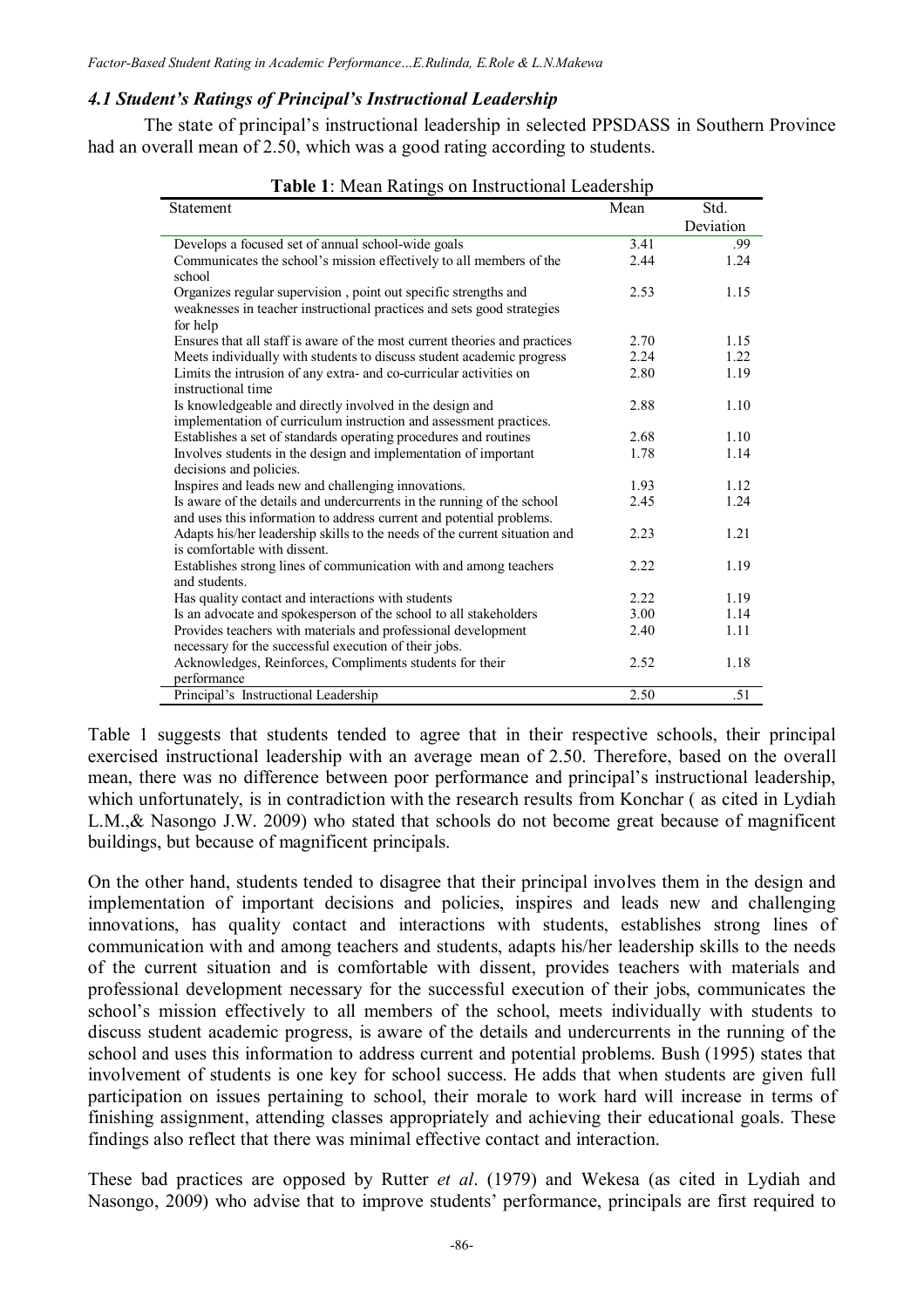improve the management of their schools. This can be done by setting a clear vision for the schools and communicating this vision to students, support its achievement by giving instructional leadership, provision of resources and being visible in every part of the institution. Based on these findings, it is indicative that students did not trust their principals as the ones who could lead them to reach their ultimate goal.

## *4.2 School Climate*

The state of school climate in selected PPSDASS in Southern Province had an average mean of 2.56 as shown in table 2.

| <b>Table 2.</b> Initial Kathles on School Chinate                     |      |                |  |
|-----------------------------------------------------------------------|------|----------------|--|
| Statement                                                             | Mean | Std. Deviation |  |
| There is mutual respect, trust and obligation toward each other       | 2.55 | 1.13           |  |
| Rules are well known and respected by each one and sanctions are      | 2.31 | 1.18           |  |
| applied to everyone in case of breaking rules                         |      |                |  |
| There is a mood of family and a professional collegiality between all | 2.30 | 1.21           |  |
| levels                                                                |      |                |  |
| Students are motivated to study in this school                        | 2.78 | 1.16           |  |
| Students are well recruited based on the known standards              | 2.60 | 1.22           |  |
| Teachers and administration create an environment of high             | 2.78 | 1.13           |  |
| expectation in academic performance among student                     |      |                |  |
| School climate                                                        | 2.56 | .58            |  |

| Table 2: Mean Ratings on School Climate |  |
|-----------------------------------------|--|
|-----------------------------------------|--|

It was gratifying to note that students tended to agree that in their schools there was mutual respect, trust and obligation toward each other, students were well recruited based on the known standards, teachers and administration created an environment of high expectation in academic performance among students, students were motivated to study in the school. This shows that the state of school climate was good according to the views of students. It also seemed to indicate that the school climate in schools mentioned above did not constitute a big threat to students' performance. These results are in harmony with Freiberg (1998) and Makewa, et al. (2011) who agree that a positive school climate can yield positive educational and psychological outcomes for students and school personnel; similarly, a negative climate can prevent optimal learning and development.

On the other hand, students tended to disagree with two items in relation to school climate. They stated that there was a mood of family and a professional collegiality between all levels and rules were well known and respected by each one and sanctions were applied to everyone in case of breaking rules. This indicates that even though the school climate was generally good, few weaknesses needed to be minimized.

### *4.3 School Facilities*

| Statement                                                                                                            | Mean | Std.<br>Deviation |
|----------------------------------------------------------------------------------------------------------------------|------|-------------------|
| External physical of the school is in good condition                                                                 | 3.20 | 1.06              |
| Internal physical is in good condition                                                                               | 2.59 | 1.13              |
| Security and safety are well insured                                                                                 | 3.31 | .95               |
| Ambient environmental health contributing to learning process is in place                                            | 2.15 | 1.13              |
| Physical classroom are well insured and do not disrupt the learning process                                          | 2.14 | 1.21              |
| The library and laboratory exist and are well equipped for students benefit                                          | 2.29 | 1.13              |
| Utilities such as electricity and water are adequate and in case of interruption there is<br>another alternative     | 2.34 | 1.15              |
| Cafeteria /kitchen is attractive with sufficient space of seating/dinning, delivery, storage<br>and food preparation | 2.11 | 1.13              |
| Administrative and academic personnel have adequate workspace.                                                       | 2.94 | 1.11              |
| Living Conditions in boarding are favorable                                                                          | 2.41 | 1.12              |
| Systems controlling heating, ventilation and air conditioning are operational                                        | 1.47 | .92               |

**Table 3**: Mean Ratings on School Facilities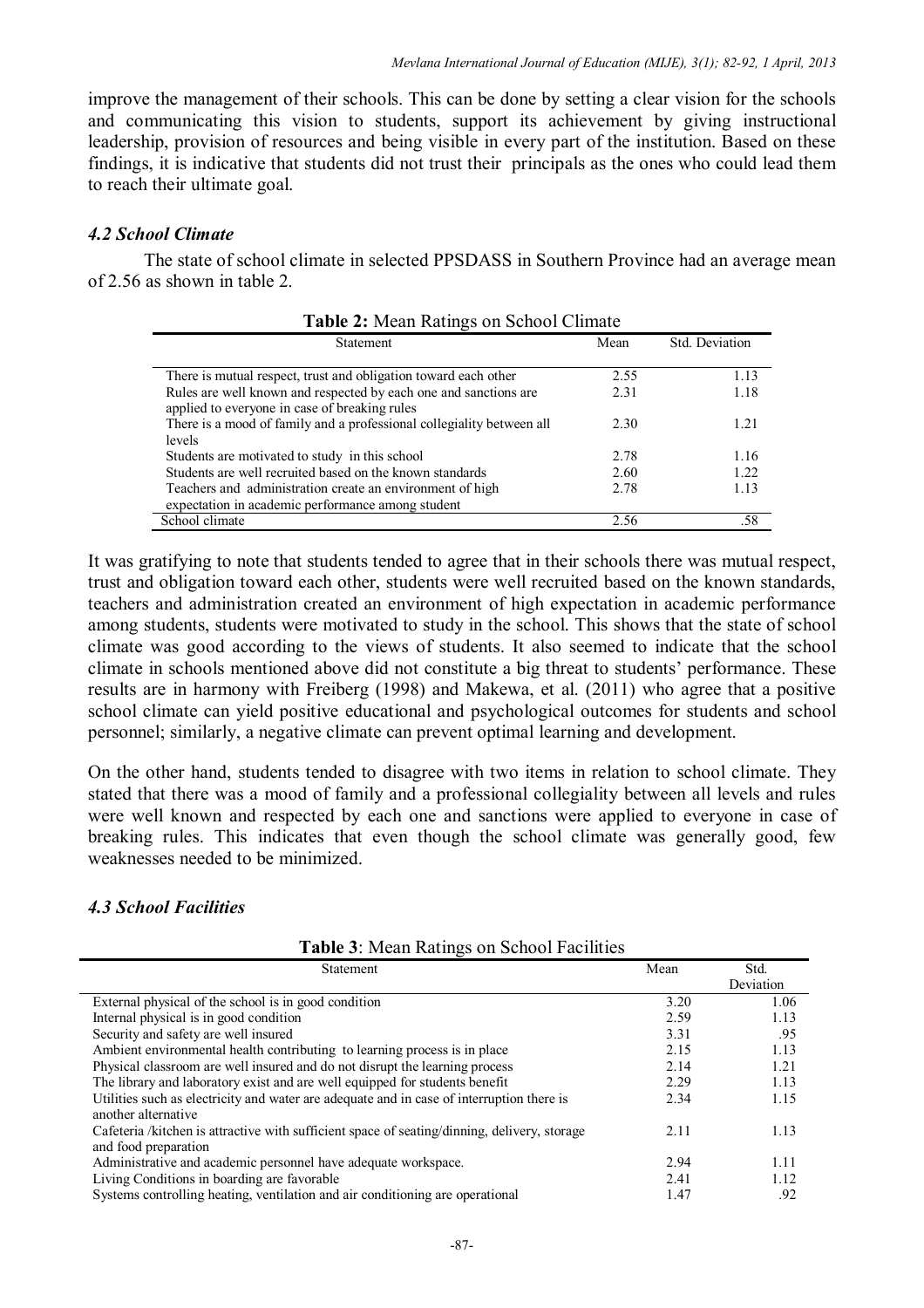| for adequate physical<br>education<br>n instruction<br>tacilities<br>There is enough |                   |  |
|--------------------------------------------------------------------------------------|-------------------|--|
| School<br>facilities                                                                 | - 40<br><b>سم</b> |  |

From table 3, students stated that security and safety are well insured, external physical of the school is in good condition, there are enough facilities for adequate physical education instruction and internal physical is in good condition. Apparently, that was good for students' performance. However, considering the overall mean of 2.46, the state of school facilities in PPSDASS in Southern Province, was below average. Students described the state of heating, ventilation and conditioning system as poor, scoring a mean of 1.47. This was a deep message indicating that the system was nonexistent or not operational in their schools. That becomes a serious issue, especially in summer, when students have to study under the hot sun.

In relation to the state of Cafeteria /kitchen, food, storage and food preparation, students did not appreciate it by a fair mean of 2.11. During the group discussion with students, they mentioned that space in cafeteria was limited, and sometimes they ate in turns. As a result, they spent more time in cafeteria instead of concentrating in their studies. They also indicated that food was not enough, in good quality and was not clean. A low mean of 2.14 was also given to the classrooms which were not well secured and disrupted the learning process. It was also noted that some schools were built near roads and others had construction going on while learning was taking place. Another low of 2.15 was given to ambient environmental health that contributes to the learning process. Some schools were built near water marshes and students were always subjected to mosquitoes. Another point to have received a fair mean was related to the state of library and laboratory. Students reacted by a below average mean of 2.29. As far as the laboratory is concerned, it is usually a place where practical subjects like Biology, Chemistry, and Physics are taught. Unfortunately, it was deplorable to notice that those two important learning resources were not up to-date. Mwiria (1991) observes that the quality of inputs to an educational institution determines the quality of outcomes.

Concerning adequacy of water and electricity, students gave a below average mean of 2.34. Apparently, water and electricity seemed to be a big issue in those schools. They indicated that they had always faced water and electricity shortages. They relied only on one source, and once it was cut, students had to suffer or use unclean water from marshes. Children will achieve more when both their health and learning needs are met. Ensuring access to water at all times and promoting a regular water intake is a vital role for schools in promoting health and providing a healthy learning environment. Regarding the state of life in dormitory, students showed their dissatisfaction by giving a mean of 2.41. Indeed, students indicated that they didn't have enough space in dormitories and ended up sharing beds.

School facilities in selected PPSDASS in Southern Province were generally in critical state and may have surely a negative impact on student performance.

# *4.4 Teachers' Effectiveness*

| Table 4: Mean Ratings on Teacher's effectiveness |  |
|--------------------------------------------------|--|
|--------------------------------------------------|--|

| Statement                                                             | Mean | Std.      |
|-----------------------------------------------------------------------|------|-----------|
|                                                                       |      | Deviation |
| Masters well the subject                                              | 2.89 | .93       |
| Has good relationships with students                                  | 3.10 | .93       |
| Pays extra attention to weak students                                 | 2.31 | 1.12      |
| Is both academically and professionally qualified                     | 2.21 | .96       |
| Covers all area of curriculum                                         | 2.11 | 1.01      |
| Ensures discipline and control during class                           | 3.43 | 2.63      |
| Encourages and motivates students to learn                            | 3.55 | .74       |
| Shares the objective with students in order to meet their expectation | 3.00 | 1.09      |
| Respects time                                                         | 3.08 | .93       |
| Adapts the content to the classroom                                   | 3.13 | .87       |
| Makes enough evaluations                                              | 2.28 | .98       |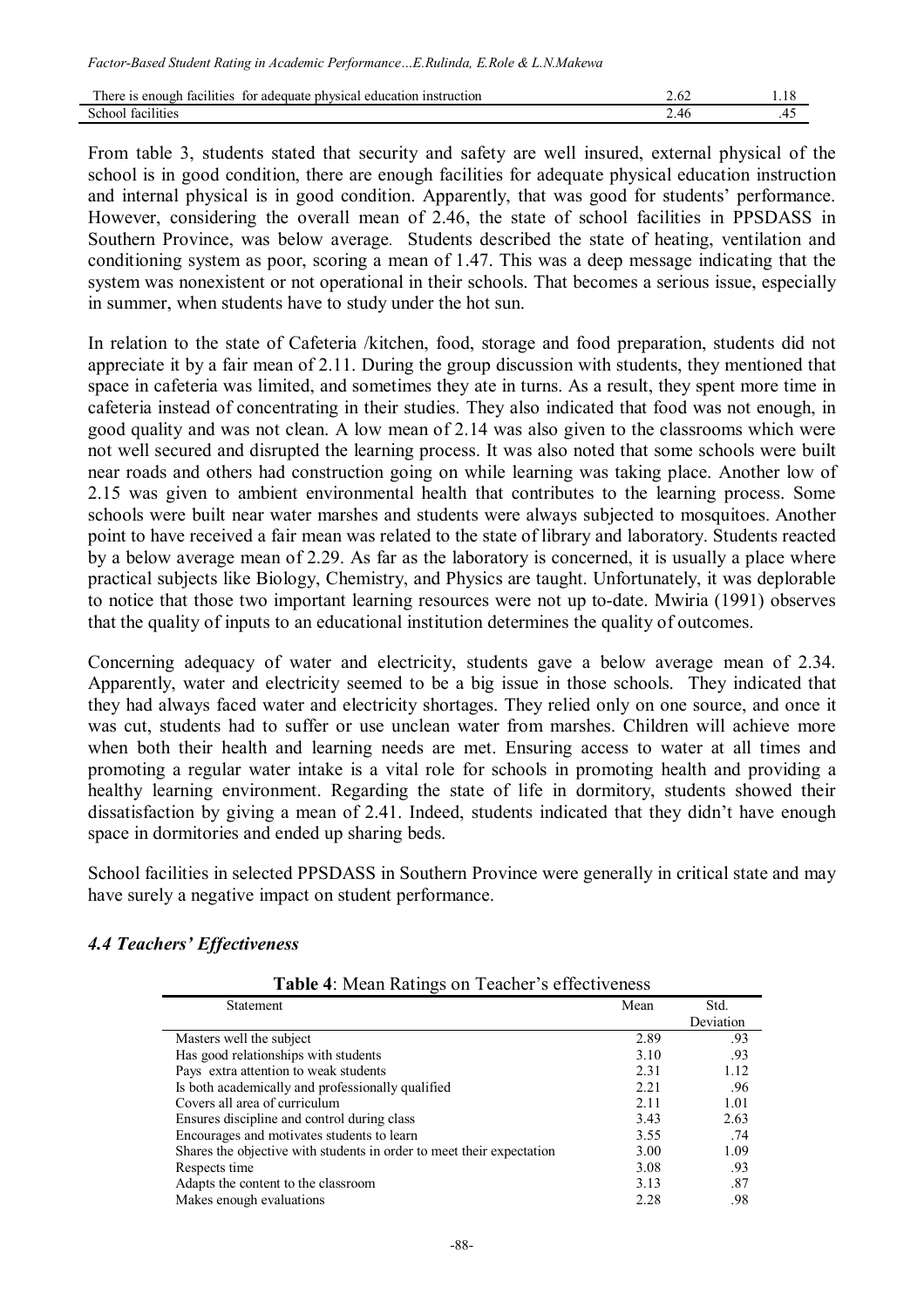| Uses reinforcements                                               | 2.87 | 1.09 |
|-------------------------------------------------------------------|------|------|
| Emphasizes the use of teaching and learning materials             | 2.51 | 1.07 |
| Responds adequately to student questions                          | 2.48 | .94  |
| Teaches his/her subject with enthusiasm                           | 2.51 | 1.07 |
| Welcomes questions or expressions of students' opinions           | 2.93 | .91  |
| Is clear and understandable in his/her language and illustrations | 2.15 | 1.02 |
| Is able to relate his/her subject matter to other fields          | 2.60 | 1.76 |
| Teachers' effectiveness                                           | 2.73 | .44  |

This factor had an overall mean of 2.73, which indicated that the state of teachers' effectiveness was good according to students' view. These findings suggest that students appreciated their teachers' capacity of teaching. It was encouraging to notice that students tended to agree that their teachers emphasized the use of teaching and learning materials, were enthusiastic, were able to relate to subject matter to other fields, used reinforcement, mastered the subject they taught, welcomed questions from the students, shared lesson objective with students in order to meet their expectation, respected time management, adapted the content to the classroom, had good relationships with students, ensured discipline and control during class, encouraged and motivated students to learn. However, students ranked syllabus coverage low. This suggests that teachers were not able to cover content within the given time. This could affect the performance of students in their national examination.

Regarding use of language and illustrations used by teachers, students expressed, with a mean of 2.15, their concern about those two points. Apparently, the language was not adapted to their levels, but also the illustrations were not exploited enough. This weakness got justification from nonmastery of teaching language; given that teachers have not been trained enough in English. They have been requested to move from Francophone system to Anglophone system after only three months of training in English. Therefore, students' worry was justified. Even before getting books, teachers were asked to translate their notes into the language they had not mastered.

Regarding the academic qualification, students gave a weak or below average rate to the teacher's qualification with a mean of 2.21. In contrast, demographic information indicated that majority of teachers had at least a Bachelor's degree. Thus, in selected PPSDASS in Southern Province, the problem was not lack of qualified teachers, for 95.83% of teachers involved in this study had a Bachelor's degree and a low 4.27% was pursuing a Master's Degree. It would seem the problem was teachers' lack of experience and professional qualifications rather than their qualifications.

Students expressed dissatisfaction to the kind of evaluation they received from their teachers with a mean of 2.28. Other times that were rated low by the students are, paying attention to weak students, the manner teachers answered student's questions.

# *4.5 Family support*

The state of family support in selected PPSDASS in Southern Province had an overall mean of 3.25 with students agreeing that their parents supported their education, by getting involved in school activities, and motivating them to perform better and maintaining discipline at home.

| . .                                                                                   |      |           |
|---------------------------------------------------------------------------------------|------|-----------|
|                                                                                       | Mean | Std.      |
|                                                                                       |      | Deviation |
| Values education and stimulates /reinforces the student during the studies            | 3.78 | .67       |
| Is not stable because there is parents constant disagreement                          | 2.27 | 1.33      |
| Provides a sufficient students' psychological, emotional, social and economic support | 3.27 | 1.07      |
| Sets for student high expectations                                                    | 3.35 | -99       |
| Expresses satisfaction or dissatisfaction with regard to the student performance      | 3.48 | .98       |
| Is involved in school activities (attending meetings)                                 | 2.56 | 1.35      |
| Insures discipline at home                                                            | 3.75 | .66       |
| Is characterized by a good parents-student relations                                  | 3.79 | .56       |
| Ensures the regular monitoring of the student academic activities                     | 2.59 | 1.22      |

#### **Table 5:** Mean Ratings on Family Support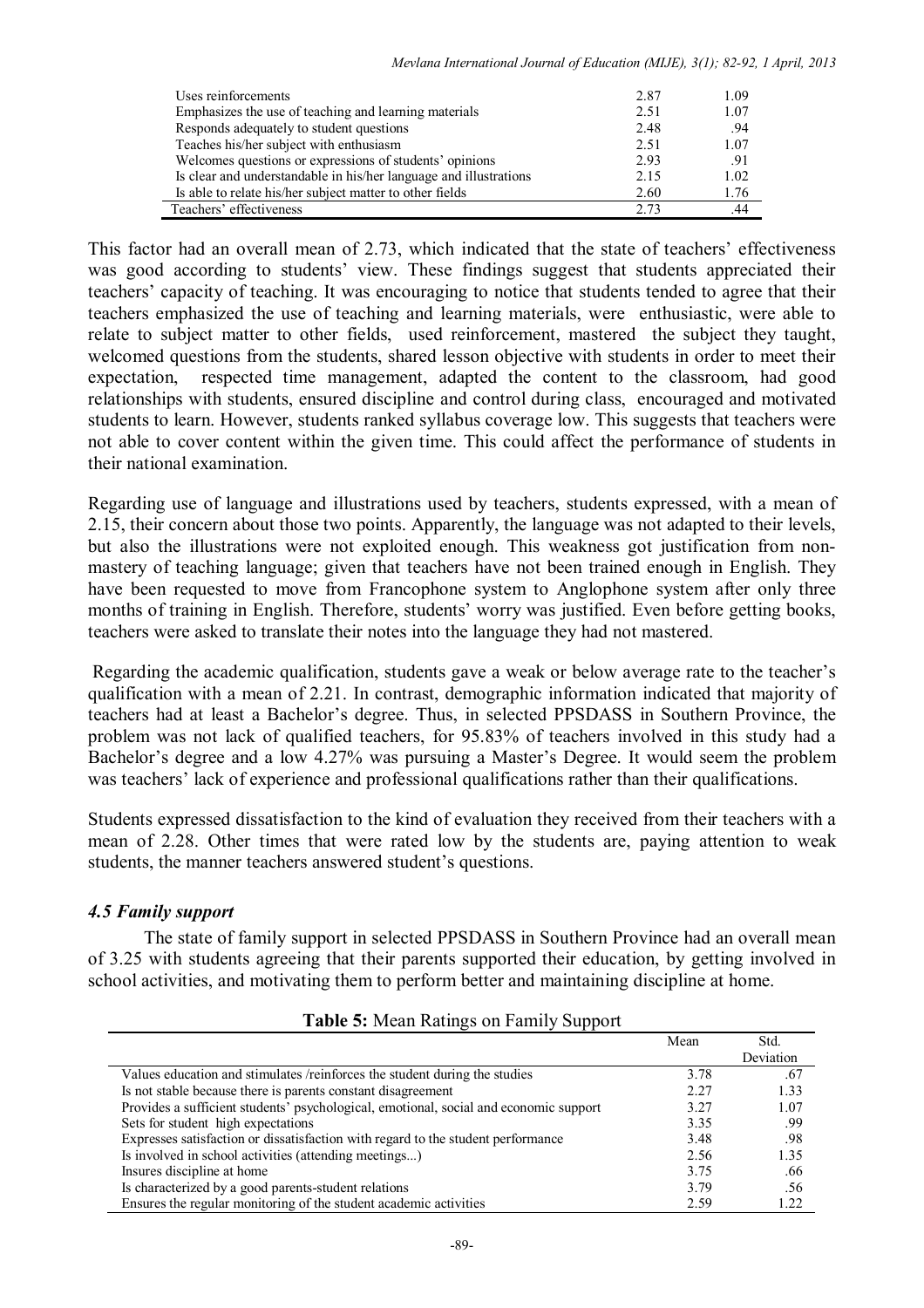Family support 3.25 .54

The positive results of parental involvement in their children's schooling include improved achievement, reduced absenteeism, improved behavior, and restored parental confidence in their children's schooling. Parent involvement in education at home and at school was positively related to young adolescents' academic outcomes (Shumow & Miller, 2001). Moreover, the earlier this involvement begins, the more profound the results and the longer lasting the effects. When families are involved in their children's education in positive ways, children achieve higher grades and test scores, complete more homework assignments, demonstrate more positive attitudes and behavior, graduate at higher rates, and have greater enrollment in higher education. Parental involvement with older children extends these benefits beyond schooling into later life and career decisions. This means that families can improve their children's achievement in school by making sure their children attend school regularly, encouraging their children to read at home regularly, and turning off the TV (Barton & Coley, 1992).

#### **5. Conclusions and Recommendations**

This study has shown that there were weaknesses in school leadership in selected Parent's Private Seventh - day Adventist Secondary Schools (PPSDASS) in Southern Province of Rwanda . For example, principals did not seem to involve students in the matters of decision making. One main cause may be due to some principals who were not qualified for their profession, because only one-third of principals had graduated from education school. Unfortunately, this problem may be extended even to all school staff, for there was lack of policy in terms of staff recruitment in general.

Teacher's effectiveness was rated satisfactorily. However, some elements of teachers in those schools lacked qualities of an effective teacher.

This study found out that students were satisfied with the kind of climate schools provided. This was motivating, for school climate is an integral and indispensable component of the teaching and learning process. Indeed, no meaningful teaching and learning can take place in an environment that is not conducive and safe to both learners and staff. It is, therefore, imperative that educational stakeholders foster safe and secure school environments to facilitate increased learner enrolment, retention and completion and hence attainment and quality education (UNESCO, 2006). Cash (1993) found that comfort factors appeared to have more effect on student achievement than did structural factors. High achievement was associated with schools that were air conditioned, enjoyed less noisy external environments, had less graffiti on walls and classroom furniture and students' lockers were in good state of repair.

Several researchers have delved into the aspect of the schools' social climate and the overall conclusion of these studies has been that the schools' social climate has the potential of yielding both positive educational and psychological outcomes and at the same time negative effects on both the students and the school personnel. Freiberg (1998) argues that aspects of school social climate including "...trust, respect, mutual obligation and concern for others' welfare can have powerful effects on educators and learners' interpersonal relationships as well as academic achievement and overall school progress..." (p. 44).

Students viewed their families as doing their best to support them. Studies have shown that when families are involved in their children's education, children earn higher grades and receive higher scores on tests, attend school more regularly, complete more homework, demonstrate more positive attitudes and behaviors (Henderson and Berla, 1994).

Student involvement in decision making may be a new ground for intervention in future studies.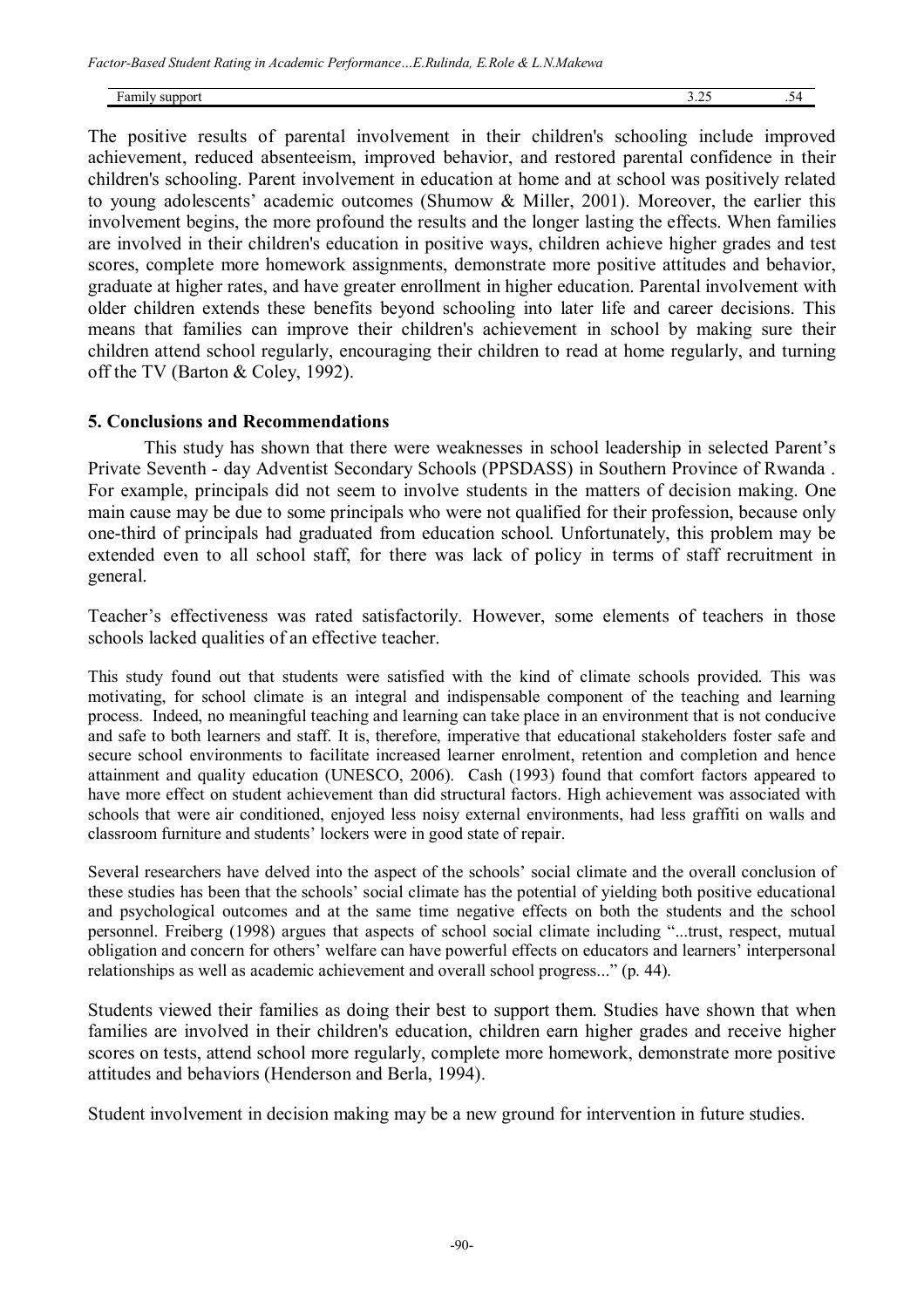#### **References**

- Akanle, O. Basil (2007), *"*Socio-Economic Factors Influencing Students Academic Performance in Nigeria Some Explanation from a Local Survey," Sociology and Social work community. Free online library.
- Barton, P.E., & Coley, R.J. (1992). *America's smallest school: The family.* Princeton, NJ: Educational Testing Service.
- Blankstein, A. M. (2010). Failure *is not an option: 6 principles for making student success the only option*  (2nd ed.). Thousand Oaks, CA: Sage.
- Blase, J., Blase, J., & Phillips, D. Y. (2010). *Handbook of school improvement: How high- performing principals create high-performing schools*. Thousand Oaks, CA: Corwin Press.
- Bliss, J. R., Firestone, W. A., & Richards, C. E. (1991). Rethinking effective schools: Research and practice. Englewoodcliffs, NJ: Prentice Hall.
- Bulach, C., Lunenburg, F. C., & Potter, L. (2008). *Creating a culture for high-performing schools: A comprehensive approach to school reform*. Lanham, MD: Rowman & Littlefield.
- Bush, T. (1995). *Theories of Educational Management*. 2nd ed. London, Paul Chapman Publishing.
- Cash, C. S. (1993). Building condition and student achievement and behavior (Unpublished doctoral dissertation). Virginia Polytechnic Institute and State University, Blacksburg, V.A.
- Carter, S. C. (2000). No excuses: Lessons from high- performing, high-poverty schools. Washington, D C: The Heritage Foundation.
- Checchi, D. (2006). *The economics of education. Human capital, family background and inequality.* New York: Cambridge University.
- Cohen, L. (2006). Social, emotional, ethical and academic education: creating a climate for Learning, participation in democracy and well being. *Harvard Educational Review, 76*(2), 201-237.
- Cruickshank, D. P. (1990). Research that informs teachers and teacher educators. Bloomington, IN: Phi Delta Kappa.
- DuFour, R. (2000). The learning cantered principal. Educational Leadership, 59(8), 12-15.
- Eshiwani, G.S.(1993). *Education in Kenya since Independence*. Nairobi: Government printer.
- Freiberg, H. J. (1998). Measuring school climate: Let me count the ways. *Educational Leadership, 56*(1), 22- 26.
- Fullan, M. (2010). *All systems go: The change imperative for whole system reform*. Thousand Oaks, CA: Corwin Press.
- Garfield, R. R., Brimley, V. J. R. (2002). *Financing education: In a climate of change*. Boston: A Pearson Education Company
- Garner, C. W. (2004). *Education finance for school leaders: Strategic planning and administration*. Upper Saddle River, New Jersey, Columbus.
- Gay, L. R., Airasian, P. (2003). *Educational research: Competencies for analysis and application* (7th ed.). Upper Saddle River, NJ: Pearson Education.
- Gay, R. L, Mills, E., & Airasian, P. (2006). *Educational Research: Competencies for Analysis and Applications* (8<sup>th</sup> ed) New Jersey: Pearson Merrill Prentice Hall.
- Goddard, R .D., Tschannen-Moran, M, & Hoy, W. K (2001). A multilevel examination of the distribution and effects of teacher trust in students and parents in urban schools. Elementary journal. 102 (1), 3- 25.
- Gonzalez-Pienda, J.A et al, (2002). A Structural Equation Model of Parental Involvement, Motivational and Aptitudinal Characteristics, and Academic Achievement. *TheJournal of Experimental Education*, 70(3), pp. 257-287. Retrieved from http://www.ue.edu.pk/jrre/c\_vol/002.pdf
- Halpin, A.W., & Croft, D. B. (1963). *The organizational climate of schools*. Chicago: Midwest Administration Centre of the University of Chicago.
- Haynes, N. M., & Comer, J. P. (1993). The Yale school development program process: Out- comes, and policy implications. *Urban Education, 28*(2), 166-199.
- Hoy, W. K., & Feldman, J. A. (1987). Middle school climate: An empirical assessment of organizational health and student achievement. *Educational Administration Quarterly,* 33(3), 290-311.
- Henderson, A. T. & Berla, N. (1994*). A new generation of evidence: The family is critical to student achievement*. St Louis, MO: Danforth Foundation and Flint.
- Jaiyeoba, A. O. and Atanda, A. I. (2005). *Quality sustenance in Nigerian educational system: challenges to government*. In G. O. Akpa, S. U. Udoh and E. O. Fagbamiye (eds) *Deregulating the provision and*